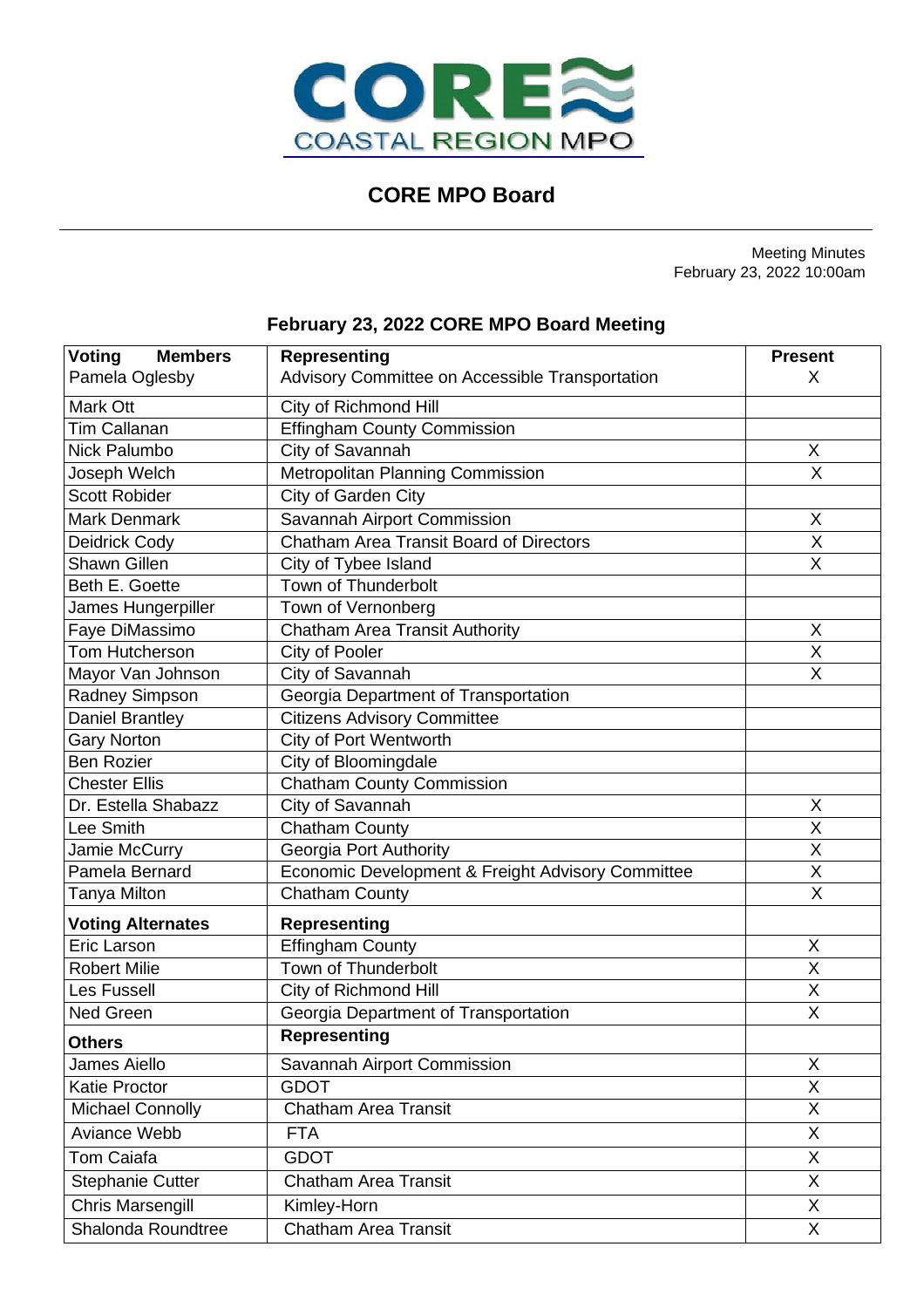| <b>Barry Stanton</b>  | City of Savannah               | X |
|-----------------------|--------------------------------|---|
| <b>Nick Deffley</b>   | City of Savannah               | X |
| <b>Rhodes Hunt</b>    | Kimley-Horn                    | X |
| Jo Smith              | <b>City of Port Wentworth</b>  | X |
| Ann-Marie Day         | <b>FHWA</b>                    | X |
| <b>Heath Lloyd</b>    | City of Savannah               | X |
| Asia Hernton          | <b>CORE MPO/MPC</b>            | X |
| Sally Helm            | <b>CORE MPO/MPC</b>            | X |
| Deanna Brooks         | <b>Chatham County</b>          | X |
| Allen Blake           | <b>Chatham County</b>          | X |
| <b>Mark Wilkes</b>    | <b>CORE MPO/MPC</b>            | X |
| Stephanie Rossi       | Low County MPO                 | X |
| <b>Beverly Dumas</b>  | <b>Chatham Area Transit</b>    | X |
| Joyce Eckford         | <b>Chatham Area Transit</b>    | X |
| Patricia Harris       | Public                         | X |
| Kerrie Bieber         | Public                         | X |
| Jeff Ricketson        | <b>Thunderbolt Consultants</b> | X |
| <b>Jessica Mathis</b> | Public                         | X |
| <b>Melanie Wilson</b> | <b>MPC</b>                     | X |
| Alicia Hunter         | <b>CORE MPO/MPC</b>            | X |
| Julie Yawn            | <b>IT/MPC</b>                  | X |

# **I. Approval of Agenda**

CAT submitted an application to the February 23, 2022 agenda, The Federal Metropolitan Planning Fund Application.

Alderman Nick Palumbo motioned to approve the February 23, 2022 agenda with the addition of CAT's submittal; seconded by County Manager, Lee Smith. The motion passed with none opposed. **II. Committee Reports (verbal)**

**ACAT –** No report, committee meets February 28, 2022.

**CAC-** Ms. Alicia Hunter said the committee met February 17, 2022 and endorsed all action items.

**TCC-** Mr. Mark Wilkes said the committee met February 17, 2022 and endorsed all action items

**Executive Director's Report-** Ms. Melanie Wilson said Mark Wilkes attended the TRB conference, there will be an overview and update at the next MPO meeting. There will be new updates coming per new rules from Federal Highway.

# **III. Action Items**

# 1. Approval of the December 15, 2021 CORE MPO Board Meeting Minutes

Dr. Estella Shabazz motioned to approve the December 15, 2021 CORE MPO Board meeting minutes; seconded by County Manager, Lee Smith. The motion passed with none opposed.

# 2. Title VI Plan Updates

Ms. Asia Hernton said there have been three important additions to the Title VI Plan. Staff has added the new GDOT concurrence letter, Chinese/Vietnamese complaint forms and notices to the public. We will also be adding the meeting minutes from this Board meeting to the plan as well. The TCC and CAC committees both have given endorsement for the updates. Staff will ask ACAT for endorsement at their upcoming meeting on the 28<sup>th</sup>.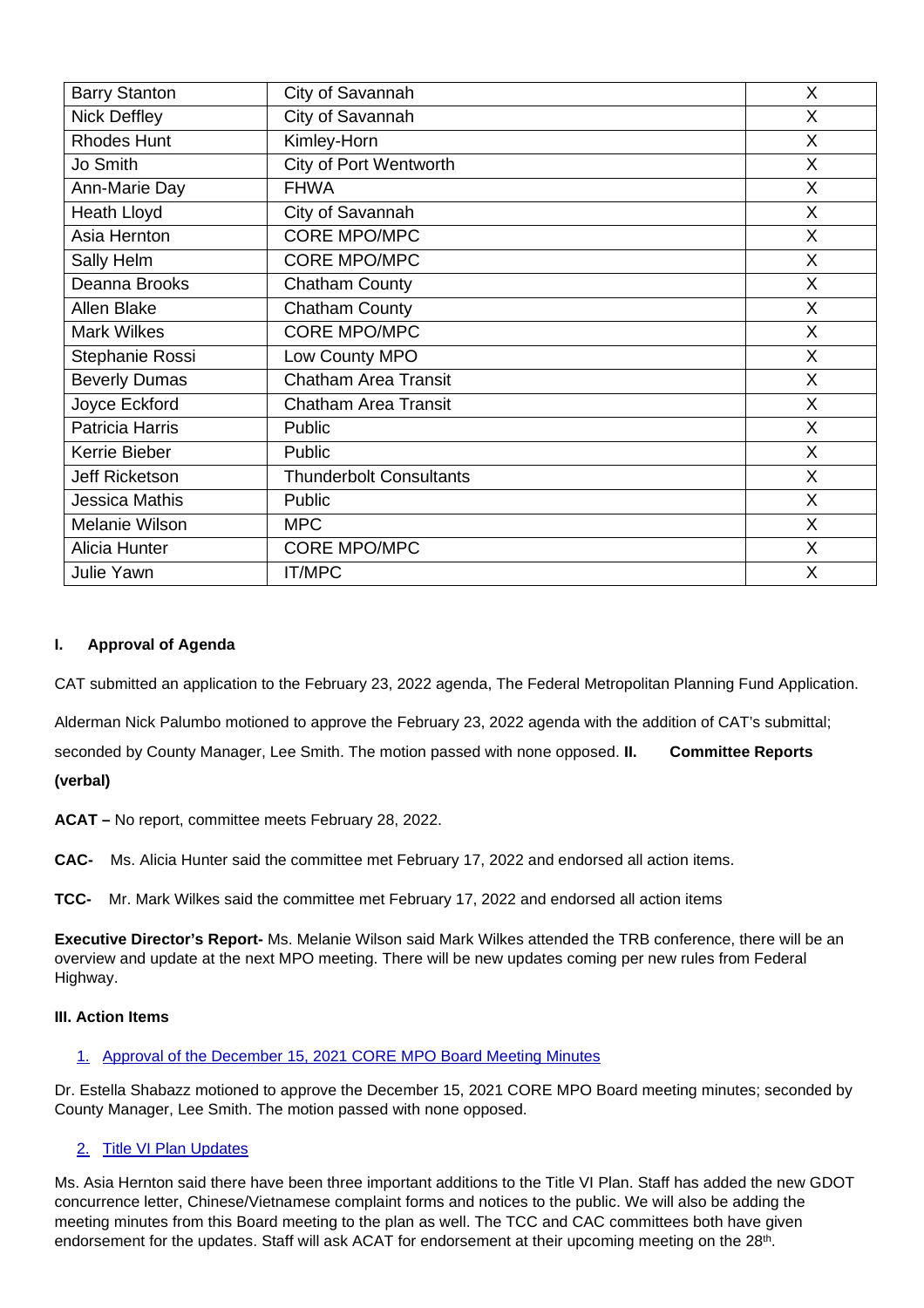Staff is asking for approval of the updates to the Title VI Plan.

Dr. Estella Shabazz motioned to approve the Title VI Plan Updates; seconded by County Manager, Lee Smith. The motion passed with none opposed.

# 3. February 2022 Amendments to FY 2021 -2024 TIP

Ms. Alicia Hunter said the TIP is the MPO's short-range programming document. The MPO received one TIP amendment request from January from the Savannah Airport Commission. This request was to add a scoping phase in FY 2022 for the I-95 @ Airways Avenue Pooler Parkway Interchange.

Staff is asking for the Board to adopt the February 2022 TIP amendments.

Mr. Tom Caiafa said GDOT has received the PI number for this. PI #0018402

Vice Chairman, Mayor Van Johnson, opened public hearing for the February 2022 Amendments to the FY 2021-2024 TIP.

Jessica Mathis said she is a consumer of CAT paratransit. Is any of this going towards paratransit and how much is going toward keeping drivers and getting new buses? Paratransit is in dire need of drivers. I need to be able to get to and from work. I have been working with several different disability agencies in the community and we are all concerned.

County Manager, Lee Smith, asked if the executive assistant director of CAT could get in contact with Ms. Mathis regarding these concerns. Vice Chair, Mayor Johnson agreed, and asked for the comments be forwarded to the Board as well.

Vice Chair, Mayor Johnson, closed the public hearing.

Dr. Estella Shabazz motioned to adopt the February 2022 Amendments to FY 2021-2024 TIP. The motion passed with none opposed.

# 4. Approval of the FY 2023 UPWP

Mr. Mark Wilkes said the UPWP is the CORE MPO's proposed staff work program for FY 2023 which begins July 1<sup>st</sup> of 2022 and runs through June 30, 2023. It details the staff work program and budget in carrying out the 3C's transportation process. MPO staff works primarily under two federal planning grants that come by formula allocation. The PL grant from the Federal Highway Administration and the FTA Section 5303 grant. Both grants require 20% local match. GDOT provides half of the local match for the Section 5303 grant. These funds can only be used for planning.

The draft 2023 UPWP was developed with the assumption that total estimated funding for FY 2023 will be the same as for FY 2022, approximately \$628,000. Additional funding is expected in the future due to reauthorization, but most of the additional funding is tied to approval of the federal budget. At present, we are operating under a continuing resolution that continues the funding levels of the FAST Act.

In addition to formula funds, the MPO has access to discretionary PL funds, which are unspent formula PL funds from MPOs around the state other than Atlanta. Whenever a Georgia MPO other than Atlanta does not use all of its formula PL funds in a given year, those funds are pooled by GDOT. There is a competitive process each Spring and Fall for MPOs to apply for these funds. To be eligible, plans and studies for which we apply for funding must be in the MPO's UPWP. The applications for the Discretionary PL funds are prescreened by GDOT and Federal Highway Administration staff to determine eligibility. The applications deemed eligible by GDOT and FHWA are then reviewed and ultimately approved by the PL funds review committee. 20% local match is required for these funds and are provided by the project sponsor.

There is also a small amount of FTA Section 5303 funding available each year after the bulk of the 5303 funds are allocated by formula. These funds must be requested at the time of our initial grant application, which for FY 2023 was last Fall.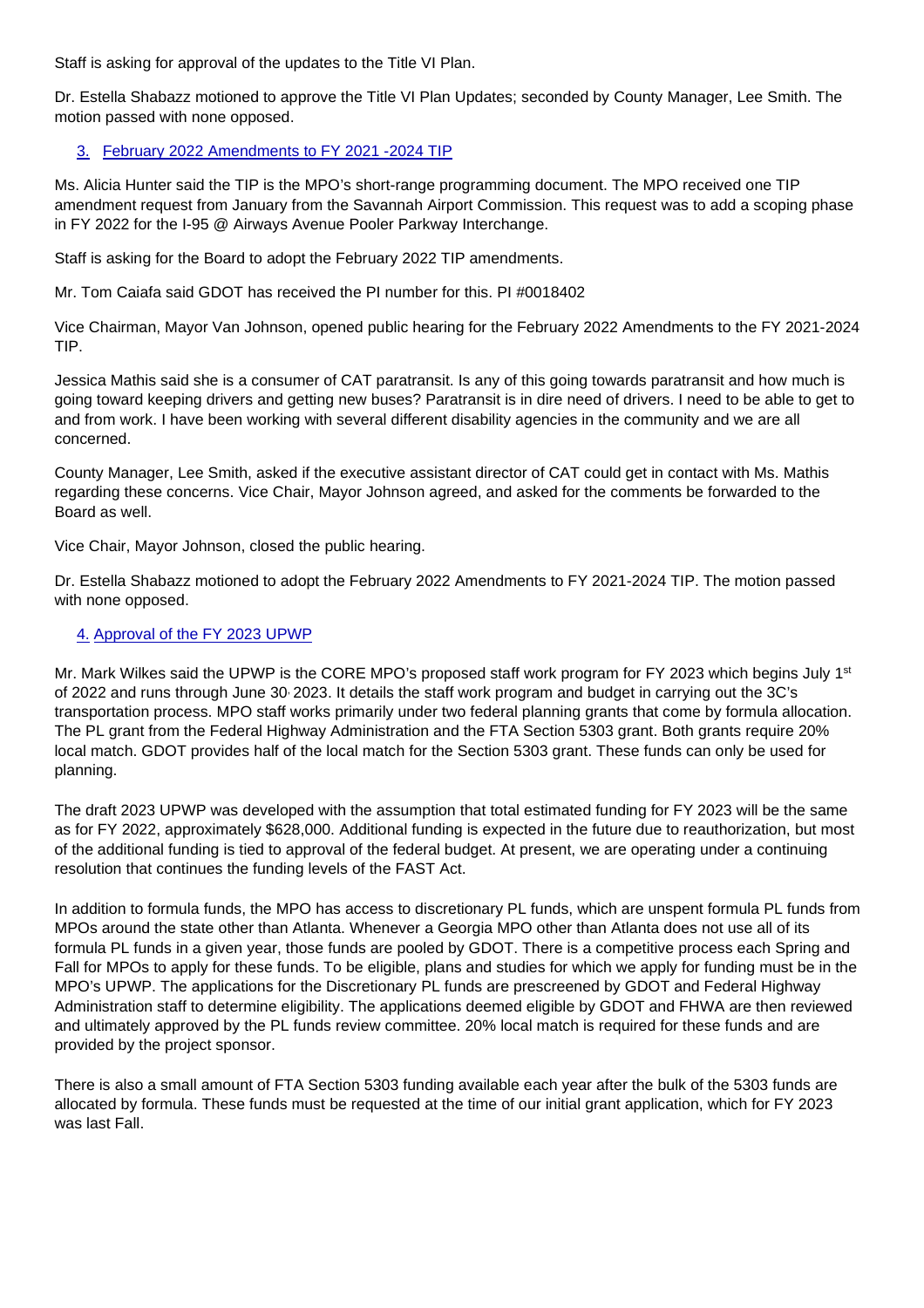FY 2018 Discretionary PL funds were awarded to CORE MPO for

- Airport Interchange
- I-16 Little Neck Rd Study

FY 2020 Discretionary FTA Section 5303 funds awarded to CORE MPO for

• CAT – purchase of software for scheduling and planning

FY 2021 Discretionary PL awards

- SR 21 Access Management Study
- SR 307 Corridor Study

FY 2022 Discretionary PL awards

- MPO Freight Plan Update
- Urban Flooding Model and Planning Tools

The UPWP development process began in April when the proposed 2023 transit planning tasks were approved in last years work program. A Call for Plans and Studies was issued in September of 2021. At that time, there were four requests from Chatham Area Transit. Those are included in the Special Studies section of the plan as illustrative, not currently funded. The MPO staff developed the draft UPWP between the October meetings and early November 2021. The FTA 5303 Section grant application was completed in November of 2021. The first draft of the FY 2023 UPWP was reviewed by the MPO Board and advisory committees in December, the draft was then submitted to

Federal Highway Administration and GDOT for review and comments. MPO staff received comments back in January, all comments are addressed throughout the document and included in appendix C for review. FY 2023 staff work priorities

• 2050 MTP Update

- Congestion Management Process update
- MPO Freight Plan update
- Urban and Regional Flooding Model and Tools
- 2020 Census Urban Area Delineation MPO reapportionment.

Staff is asking for approval of the draft of the FY 2023 UPWP.

Mr. Lee Smith, County Manager, asked if CAT agreed with the four special studies that are in the unfunded section.

- Bus Stop amenities study
- Mobility Hub study
- Bus Rapid Transit Feasibility study
- Transit Oriented Development study

Mr. Smith said the County has funds from SPLOST, on the County side, that can be used for studies. With the Short and Long-term plan that CAT's Executive Director is starting to work on, these are necessary. If we need to expedite, we are prepared to do this. Ms. Faye DiMassimo, CAT's Executive Director, said these studies are very important. They must be a part of an over-arching vision and description of a Master Plan. A discussion of the funding opportunities and partnerships is essential. We need to think of these in context of this Master Plan which is critically important. Ms. Wilson said participation in the SDS, Service Delivery Strategy, is important. There are areas within the County that need to look at what their options would be.

Mr. Shawn Gillen motioned to approve the FY 2023 UPWP; seconded by Ms. Pamela Bernard. The motion passed with none opposed.

# **IV. Other Business**

#### **V. Status Reports**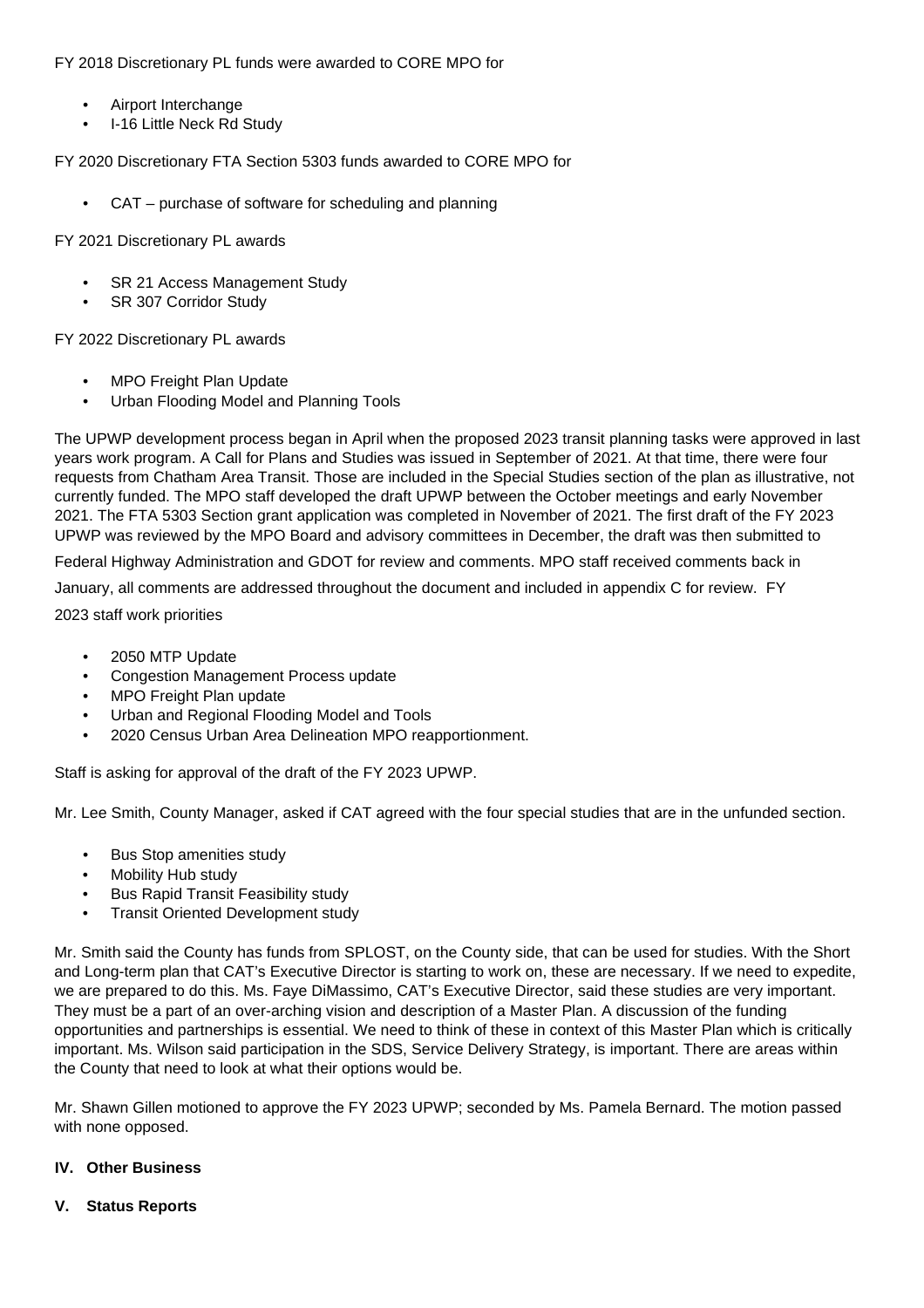# 5. SR 307 Status Report

Mr. Chris Marsengill said the corridor is approximately 8.5 miles long, it begins at SR 25 Ogeechee Rd and ends at SR 25 Ocean Highway, at the main gate of GA. Port Authority, Garden City terminal. The corridor was divided into six segments.

Stakeholder Engagement, we have had five focus group meetings, Initial SAC meeting, Community Corridor Assessment/Needs Identification meeting, MPO Board PIOH briefing, PIOH/Online Survey, MPO TCC Project Status presentation etc. Overall, our needs are to reduce conflicts between cars, trains, and freight trucks on the corridor, improve intersections to better accommodate freight movement, implement access management strategy to reduce crash frequency, and implement transit, pedestrian, and bicycle accommodations. From the TCC, we did receive a question regarding the safety of bicycle accommodations, specifically the section that is more industrial in nature, North of I-16. There is a higher volume of truck traffic in that area. Any accommodations proposed, must address potential safety concerns, and must be designed with those factors in mind. We received a comment from Bike Walk Savannah, this SR 307 Corridor is the only North – South Corridor in that area. They are interested in seeing some type of affordable transportation option implemented.

We went back and reviewed the CORE MPO's Non-Motorized Transportation Plan. This corridor is included in the CORE MPO's Non-Motorized Plan for bikes and pedestrians.

We divided our recommendation into two categories, Short-term (0-5 yrs) and Long-term (5+ yrs).

#### Short-term Recommendations

- Intersection improvements Distribution Drive signalization, SR 26/US80/Louisville Rd Auxiliary Lanes, Corridor signal retiming. There are right turn lanes on two of the approaches at the SR 26 US 80 intersection, however, there are non on the opposite approaches. Increase number of left turn lanes, there is a need to build dual turn lanes to fully build the intersection out.
- Access control to improve safety and operations- Plan for raised median throughout corridor, Implement innovative intersections.
- Transit expansion strategy SR 307 currently is not within the transit district. A study needs to be conducted from a transit perspective, documenting the demand identified for transit.

#### Long-term Recommendations

#### Intersection and grade separations

- SR 26/US 80/ Louisville Rd over SR 307 (ultimately needs to be an interchange)
- SR 307/Dean Forest Rd over CSXT and SR 21/ Augusta Rd
- SR 25/ US 17/ Ogeechee Rd Intersection Improvements
- SR 307/ Dean Forest Rd. over Norfolk Southern

# Access Control

- Raised median and bike/ped improvement
- Implement innovative intersections with restricted access
- Priority 1: I-16 to SR 26/US 80/ Louisville Rd
- Priority 2: SR 26/ US 80/ Louisville Rd to Robert B Miller

#### Pedestrian and bicycle facilities

- Sidewalk and shared use path from SR 25/ Ogeechee Rd to Land fill Rd.
- Shared use path from Landfill Rd. to I-16
- Sidewalks from SR 21/ Augusta Rd ramps to SR 25/Coastal Highway

#### Transit expansion

• Use the findings done as a short-term recommendation to expand transit along the corridor.

A raised median would require some minor widening to the outside, while this is being done, implement sidewalks on one side of the road, and a shared use path on the other.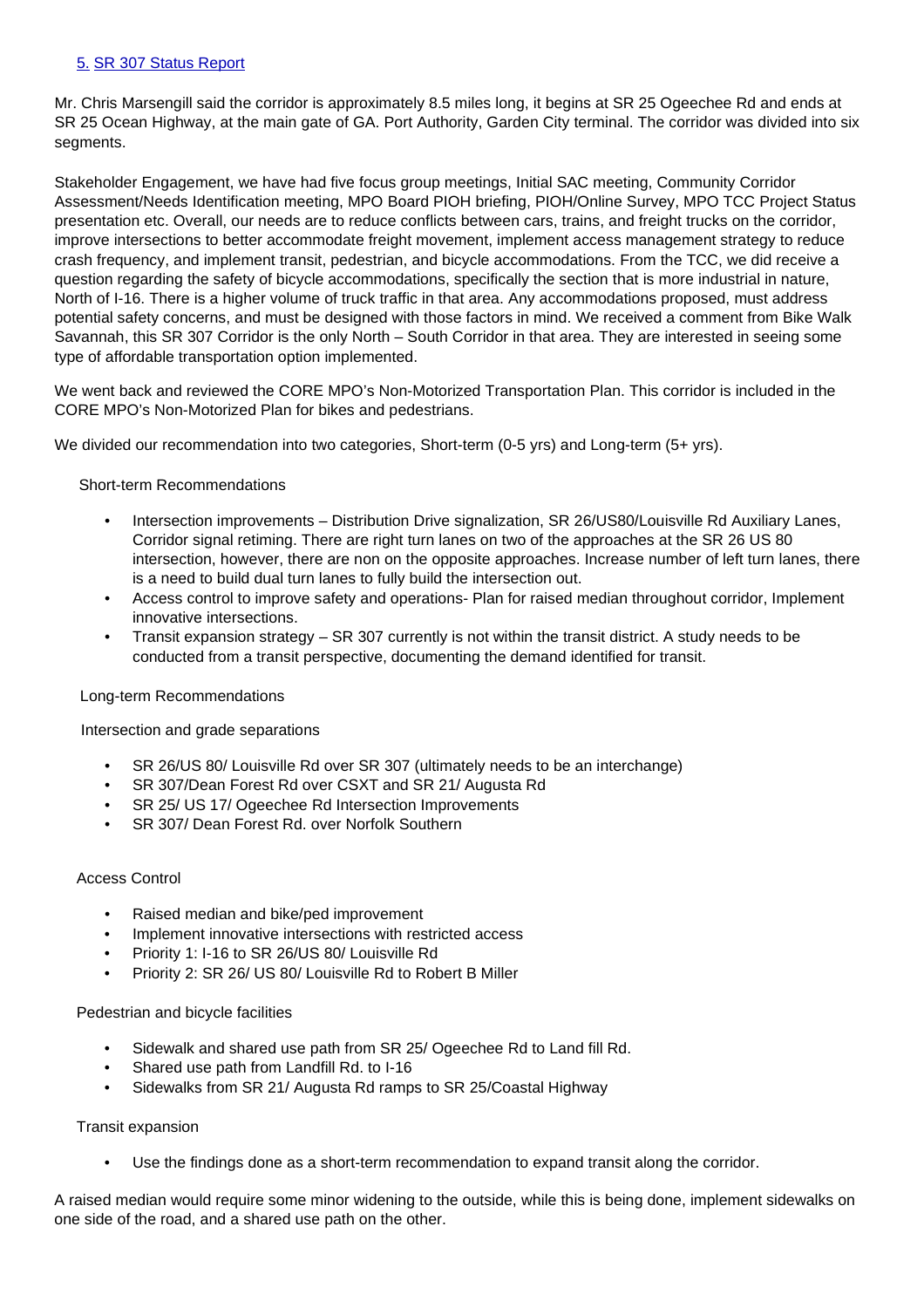The grade separation over Norfolk Southern, just to the North of Robert B. Miller, due to the grade separation, would require re-aligning a portion of Borne Avenue so that it's not intersecting SR 307 at an elevated section. We would pull it down to accommodate a fourth leg across from the existing Westport driveway. We would propose a median opening at that location.

Quadrant Roadway Interchange – SR 307 Dean Forest Rd at SR 21 Augusta Rd. There is a heavy commuter flow along SR 21. With the completion of Jimmy Deloach Parkway, a lot of the truck traffic has shifted to Jimmy Deloach Parkway and is accessing SR 307 via the intersection. SR 21 has more of the characteristics of a commuter route whereas SR 307 is a very heavy freight corridor. Separating the two, is an essential need of this corridor. Given the proximity of the CSX railroad, we were challenged on how to make a connection between SR 307 and SR 21. The solution we are recommending, if you are on SR 21 North bound needing to get on SR 307, you will go under SR 307, make a right on the ramp, then either turn left to go to the Port, or turn right to go toward I-16.

Next Steps, we welcome any comments this board can give. We have made some changes/updates based on the TCC input and will do the same with any comments from this meeting as well. The goal is to submit the final study to this board by March.

Mr. Les Fussell said along the 307 corridors, at the 165<sup>th</sup> Airlift Wing, there are a lot of transient trucks, fuel trucks, maintenance trucks, that have an extension from Robert B. Miller Rd, Days Inn, and across from the product support road, which is shared with Gulfstream. That is a lot of slow-moving traffic. This being the area of a proposed raised median, have there been any studies or ways to mitigate some of that traffic. Mr. Marsengill said they have talked with Savannah Airport; we are aware of the development they have going on their side of SR 307. We have also coordinated with the Guard; we spoke specifically about their fuel trucks. They are very slow-moving vehicles. The Guard moves these fuel trucks from the East side of SR 307, onto SR 307 they make a right turn and continue down making a left at Robert B. Miller. The Guard were concerned with the raised median, currently when a train blocks the crossing, the fuel trucks use the center turn lane to keep their operations on time. This grade separation would need to be construction prior to the raised median project to alleviate the backup that is impeding the crossing of those fuel trucks. Once the grade separation is in place, you no longer have the back up. **VI. Information Reports (verbal)**

# 6. GDOT Project Status Report

Ms. Katie Proctor gave the GDOT Project Status Report Update. Pre-Construction

- Bridge Replacements on SR 25 at Savannah River and Middle River, notice to proceed, preliminary design underway.
- Safety Improvements for SR 204 from SR 21 continues toward PFPR
- I-16 at Chatham Pkwy FFPR held on 2-15-22 and continues to be on schedule. LET in September
- Widening on SR 404 SPUR US 17 with Bridge Replacement at Back River continues in concept
- Bridge Replacement at Bull River environmental and preliminary design ongoing, PFPR is requested
- SR 26/ Lazaretto Creek Bridge Replacement ongoing environmental, ROW plans being developed
- Widening on Ogeechee ROW ongoing, Revisions being processed

# Active Projects

Widening and Reconstruction on Brampton – Let in January, deferred 120 days for ROW

Mr. Shawn Gillen said Tybee needs someone from GDOT to contact them regarding archaeological and historical review of the Lazaretto Creek Bridge Project. There have been residents raising concerns about burial sites from the Lazaretto being disrupted by the project.

# 7. Chatham County Project Status Update

Ms. Pamela Bernard gave the Chatham County Project Status Update. Federally

# funded projects

- I-16 at Jimmy Deloach Pkwy Interchange currently in concept validation
- Chevis Rd and Garrard Avenue Improvements both projects are getting started.

# Local Preconstruction Projects

- Quacco Rd Widening clearing to begin soon on phase II
- Little Neck Rd Reconstruction ROW acquisition underway
- Skidaway Rd Improvements consultant revising plans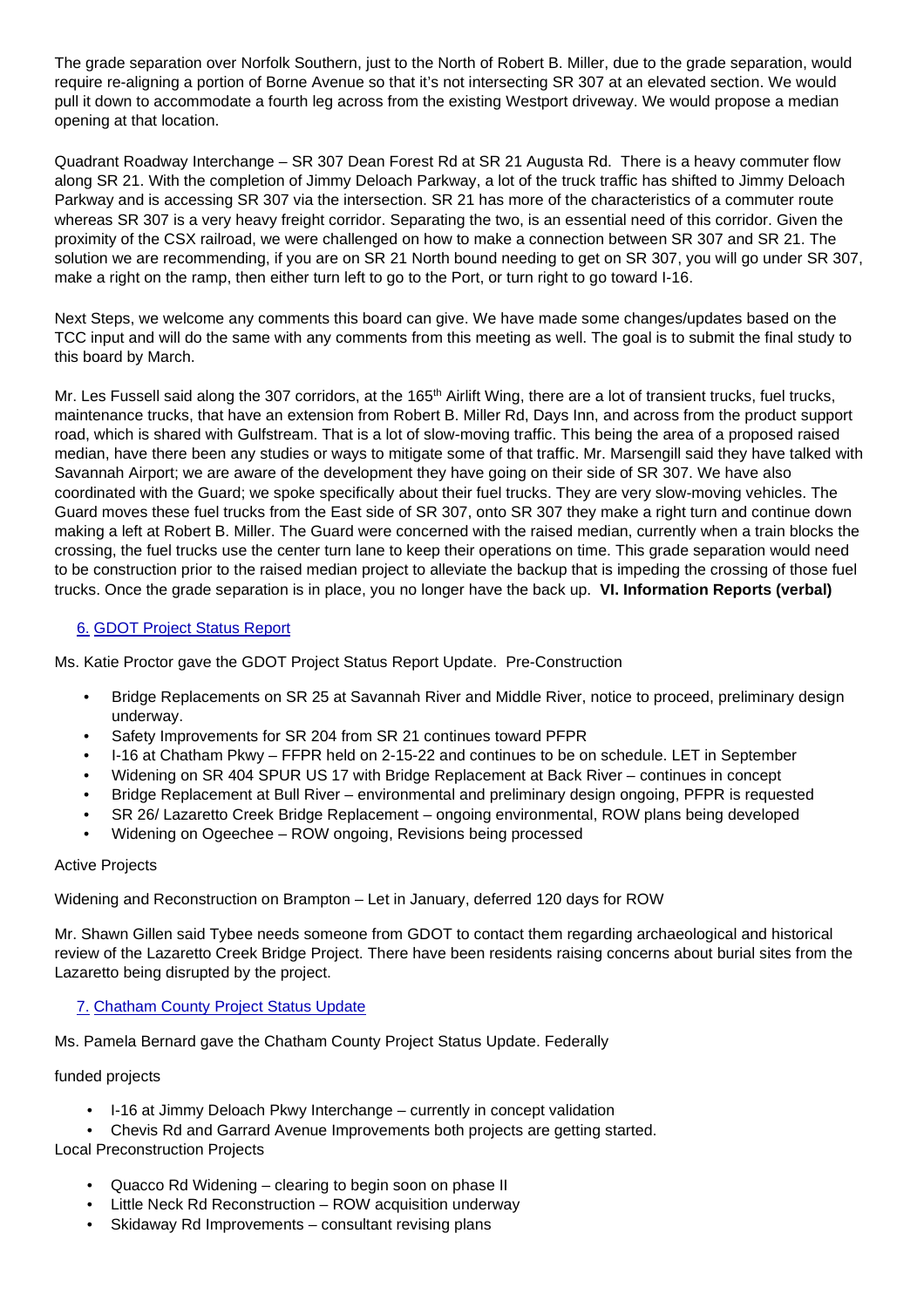- Islands Expressway at Oatland Island Rd Operational Improvements contract out for BID
- Walthour Rd Slope Stabilization environment permit to come soon
- Traffic Signal on Johnny Mercer Blvd in ROW acquisition Local Construction Projects
- Robert McCorkle Trail Upgrades under construction, Let resurfacing project

#### 8. City of Savannah Project Status Report

Mr. Barry Stanton presented the City of Savannah Project Status Report.

- DeLesseps Ave. Widening Project Construction agreement signed by the mayor and staff. The city is waiting on the preconstruction date. Anticipated start date Q2 2022.
- Traffic Control Center- The City is ready to move forward with the design build procurement, awaiting GDOT's approval.
- Project DeRenne FHWA requested additional information regarding environmental justice participation. City consultants are addressing concerns and identifying issues with project schedule.
- Truman Linear Park Trail Phase 2B ROW approved; parcel appraisals are ongoing. GDOT approved the City's request to move the Z301 construction funds to FY 2023.

Ms. Tanya Milton asked for more information regarding the progress with project DeRenne. There is concern regarding the traffic that will back up because of the new development in the 5<sup>th</sup> district area. Dr. Estella Shabazz said the neighborhood association in the Popular Place has been having meetings twice a year with GDOT regarding updates to the progress with this project. Mayor Johnson said some federal rules have changed with the administration changes. While meetings are taking place, there might not be a lot of information available at this time. Mr. Heath Lloyd said the biggest change is how we are looking at environmental justice. We are working with the federal highway administration to get an understanding of those changes and how it impacts Project DeRenne. There is an existing traffic study, as it relates to the development, we have tried to reach out to Dr. Harris regarding the impacts of the development in and around the globe and other developments. As is custom with any development, they must do a traffic impact analysis.

#### 9. CAT Project Status Report

Ms. Faye DiMassimo, CAT Executive Director, said regarding the agenda item added today, the un-spent PL funds this cycle is due to GDOT on February 28<sup>th</sup>. We want to take advantage of that. We are in a unique position right now. We all agree that Chatham Area Transit is an essential part of the entire community's transportation network. We are connecting people to the places they need and want to go. There are several factors, various discussions that are ongoing right now with our area of service. The timing with the growth that is occurring in the area, the federal funding opportunities, having a transit plan is an essential part of being highly competitive. That is why this Chatham Area Transit Master Plan and Implementation Strategy became a matter of trying to bring forward this item today. We need a master plan to increase safe, reliable, and affordable transportation options for our residents, businesses, and visitors. We need a community lead process. This must be something that the community is a part of the visioning and development of this. Fostering economic development and opportunities is key to everyone. Accommodate our growth in a sustainable and cost-effective manner. Provide access to jobs, housing, education, shopping, medical, recreation, and tourism. Enhance community, public and private partnerships and represent our community's ideal network of transit and ferry's that support a multi modal system and connectivity. The key outcomes would be to have official goals and objectives for CAT public transportation, to identify those key public transportation corridors, improvements for these corridors, and service recommendations. TAB policy's, programs, and infrastructure that supports transit and to have a robust funding and implementation recommendations component. This is a very successful way to approach that. I understand that we also have some unique process measures here. What we want to suggest, and seek your support for today, we have already submitted the application form through the MPC/MPO by the deadline. We understand there are other requirements that Mr. Wilkes referred to earlier in the meeting that are incumbent upon us here. We would still propose we would meet those; we would just meet them in a little different way. If we could go ahead and submit the application, have it be under consideration, our proposed start date to engage in this plan development is in June. That would give us the next two MPO meetings and the next two TCC meetings as is properly required by those additional processes to be able to still do that part of the process. If GDOT and the committee that makes the selection of the unused PL funds, determines that we are a worthy applicant, then it could be conditioned upon us meeting those before a notice to proceed was issued. We think this is a win win. A way to observe the process and a way to get the project moving. We have demonstrated what the essential nature of it is. We will continue to explore other funding opportunities in the meantime. This is an opportune moment and the right kind of funding source; this is what this is intended to do.

Ms. Pamela Bernard asked who would manage these projects?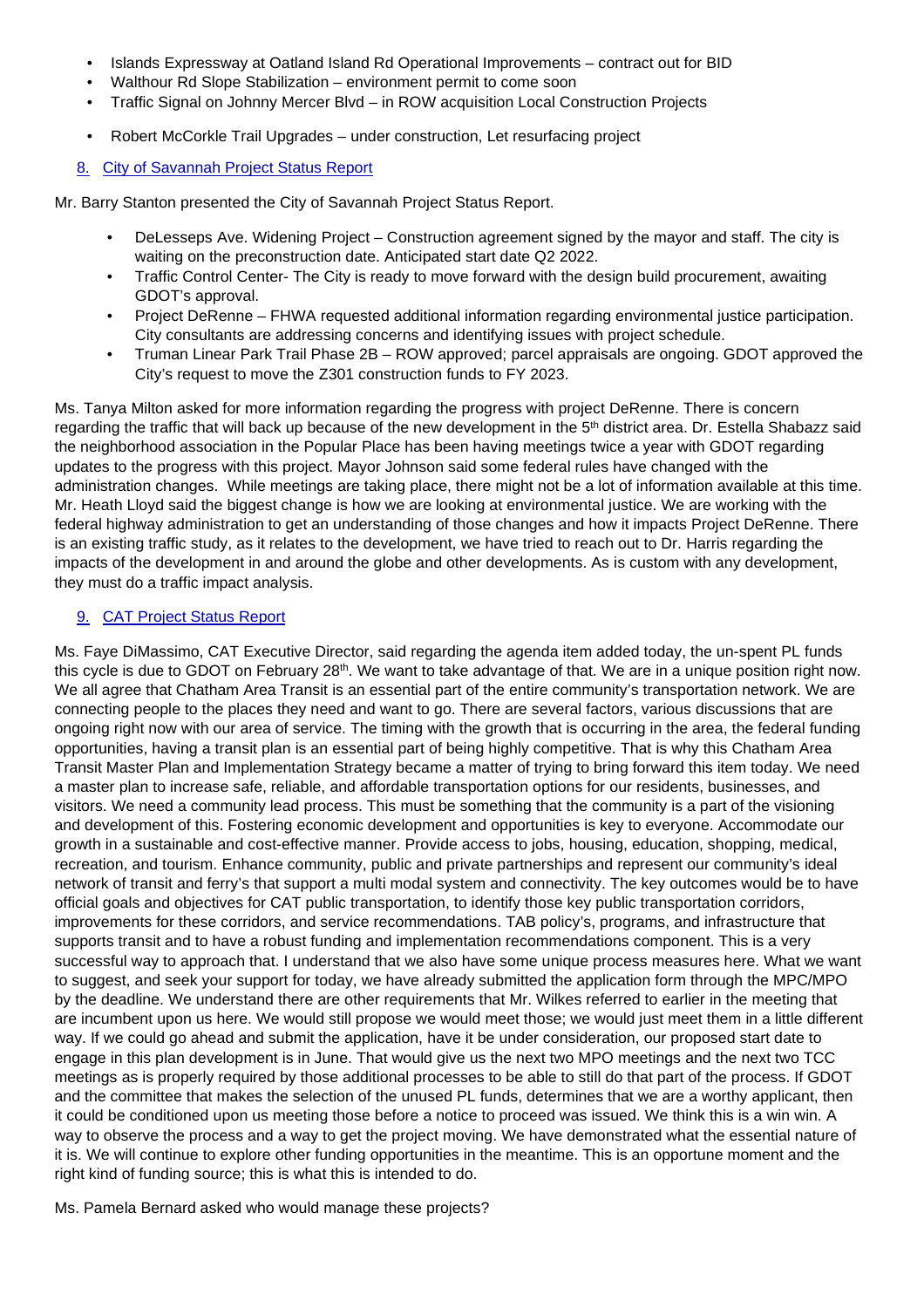Ms. DiMassimo said CAT would propose to engage professional services that would be a part of this. We already have our match fund fully committed.

Mr. Mark Wilkes said, because the PL funds are planning funds, the process is built around the understanding that the MPO's manage the projects. That could be at an administrative level but the MPO would still need to be the master contract holder with GDOT. This is a long shot with GDOT and Federal Highway having an oversight and active pre-screening of the applications before going to the committee. This could be pulled since it hasn't gone through the meeting process, the TCC has not reviewed it, etc. It is the pleasure of this board, how we proceed. Ms. Bernard said, typically the process is, if we know there are going to be planning funds available, you do a Call for Studies and everyone has an opportunity to submit their request, then the TCC reviews all of them together and ranks them. Deciding on what will be sent through for request. We did not get any notification of these funds, the TCC hasn't had the opportunity to submit anything else. Since the federal highway requested, we not apply for any discretionary PL funds in 2022, we did not anticipate there would be any opportunity. Has that changed? The deadline is February  $28<sup>th</sup>$ , do I still have time to submit something else if we are looking for some planning funds?

Mr. Tom Caifa, GDOT Planning, said the February 28<sup>th</sup> deadline requires in effect the MPO have a resolution adopting the plan as well as making sure the funds are committed. Generally, GAMPO process requires it go through two sets of meetings. So, it would have to be introduced at a previous TCC then considered by the PC, then reconsidered at the meeting prior to submission to GAMPO.

Ms. DiMassimo said we understand the critical nature of this activity to all the things we want to move forward and partner on. The growth and funding opportunities that are occurring all around us are essential. That is why we wanted to propose to go ahead and bring this before this board today to ask for the support and then to still comply with that process but comply with it perhaps in a little different manor. Again, what we stated earlier was, we would submit, if there was a favorable consideration, we would still meet all the other requirements and it would be conditioned upon doing that. We do have the local funding commitment. We do still intend to explore any other funding opportunities that can be met that enable us to get started around June/July. Given all the opportunities, growth, and so forth, it is essential that we get moving. We don't have another 6 months or year to wait.

Mr. Lee Smith, County Manager, said, we did meet with the CAT Executive Director, staff, Chairman of the Board of Commissioners, and fully endorse these applications, the funding and backing with local funding. Whatever we can do to get this mobility/ transit stuff done. It's discussion with TSPLOST, it's discussion in all City Council's, County Commissioners, we are behind and need to catch up.

Ms. Bernard said there is no issue with CAT submitting the application, but if they submit that, then can the County submit some of the other applications that have been previously submitted, and, that have already gone through the process?

Mr. Wilkes said they have not been agenda' d, simply because MPO staff are following the direction we received from Federal Highway Administration. Again, if it is the pleasure of this board, we can certainly submit the applications.

Ms. Wilson said we have not had the opportunity to talk about some other additional funding opportunities for what you are wanting to see happen. We would like to sit down and go over components of our Comprehensive Plan that will help you get started with this effort. One of the concerns is CAT bypassing the process that everyone has agreed to on the MPO Policy Committee without going through that due diligence. If the Board approves it before hand, it locks the hands of the TCC, staff and other committees into just being a "yes" committee. The State and Federal government frown upon going through that process. We would like to get together asap to have a conversation about other funding opportunities. We would also like to make sure your staff and team are actively participating in the TCC meetings. There will be other opportunities, if this isn't approved at this time, to get funding in the fall. We will try to do what the wishes of the board are, we just wanted to express concerns of issues that might come up in the future with the next person that is a member, that might want to do the same thing. We must be very careful about precedent setting. The other projects have been vetted by everyone that sits on the TCC committee. We haven't seen anything from CAT at all. I have not seen anything formal that could have been presented to the TCC committee. We want to be mindful of the fact that we do have an agreed upon process. We want to make sure we don't set a precedent where every meeting that we have now, we have other jurisdictions that want to do the same thing.

Ms. DiMassimo said we understand the importance of following protocols, policies, and procedures. We did submit this to Mr. Wilkes last week.

Mr. Wilkes stated that CAT submitted the request last Thursday after the TCC meeting.